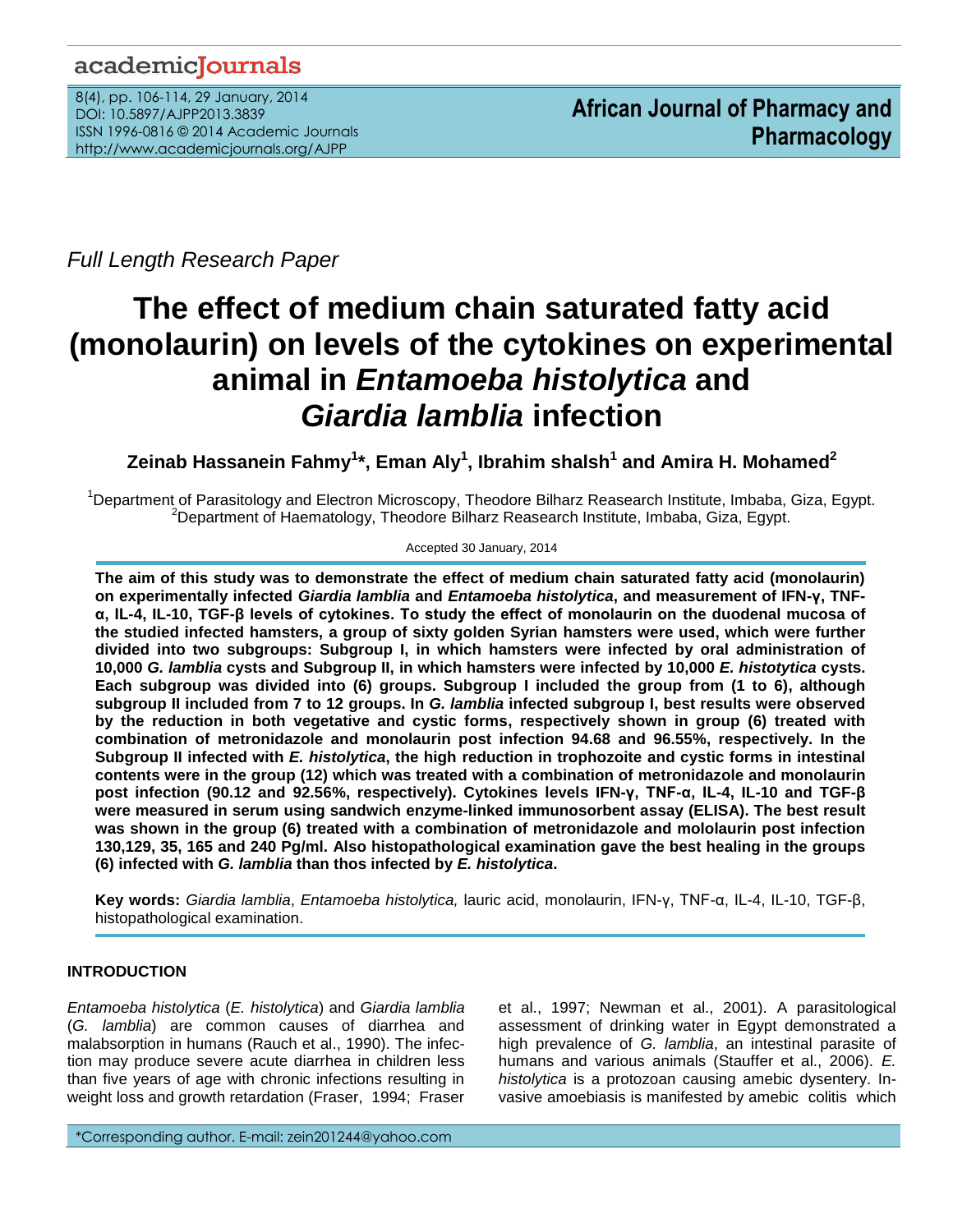can be complicated by intestinal perforation and peritonitis or hepatic abscess which may be fatal (Petri et al., 1987). There are little data on the true prevalence and incidence of *E*. *histolytica* infection in Africa; however, Egypt has high rates of asymptomatic infection as detected by the stool examination (Stauffer et al., 2006).

Therapeutic strategy has included diverse pharmaceutical agents of traditional use such as metronidazole, quinacrine and furazolidone (Gardner and Hill, 2001; Harris et al., 2001). However, evidence points to an increasing frequency of cases refractory to treatment with these drugs (Mendelson, 1980; Brasseur and Favennec, 1995; Sarker et al., 2010). Of these, metronidazole and albendazole may be the most representatives of anti-*E. histolytica* and *G. lamblia* of traditionally and recently used. Lemee et al. (2000) pointed to an increased frequency of cases refractory to treatment with these drugs and emergence of the drug-resistance species. Metronidazole has proved to acquire potential carcinogenicity and mutagenic effect in rats (Hill, 2000).

Cytokines may have a role in *G. lamblia* and *E. histolytica* infection. Cytokines or Interleukins are secreted by lymphocytes, monocytes or macrophages. They act on other cells of the immune system to regulate their function. Interleukins cause inflammatory response in parasitic diseases. (Beutler and Cerami, 1989). Tumor necrosis factors (TNF), a mediator of inflammatory response also plays an important role in parasitic diseases (Beutler and Cerami, 1986). Furthermore, this cytokine promotes the proliferation and recruitment of monocytes and neutrophils to inflammatory sites being the dominant cytokine for *E. histolytica* and *G. lamblia* parasite (Singer and Solaymani, 2010).

Singer and Nash (2000) illustrated the importance of Tcells in the control of giardiasis. Neither Th1 nor Th2 cells were absolutely necessary for the clearance of Giardia infection. This suggests that in the absence of Th1 cells, Th2 cells are sufficient for clearance of the parasite, or that in the absence of Th2 cells, Th1 cells are sufficient. Alternatively, Th3 cells (mucosal T cells) may play the major role in *E. histolytica* and *G. lamblia* infection. However, in interferon-gamma deficient animals, parasite clearance was delayed when compared to controls, suggesting the Th1 response may be more substantial in controlling Giardia infections. T-cell cytokines may also induce the production and release of antigiardial defensins into the intestinal lumen (Singer and Nash, 2000).

The drugs of choice in amebiasis are nitroimidazoles (Freeman et al., 1997; Iamp et al., 1999). It is effective and available at low cost. Trophozites of *E. histolytica* are able to adapt to therapeutically relevant levels of the drug (Samarawickerma et al., 1997; Wassmann et al., 1999). Lauric acid is a naturally derived fatty acid belonging to the medium chain saturated fatty acids (MCSFAs) which is suggested to have antimicrobial and antiparasitic properties. MCSFAs are natural fats that are easily digested, quickly absorbed and readily utilized for energy production

in mammals. Due to their relative ease of absorption by the body, these compounds are ideal for individuals with digestive tract problems such as diarrhea and malabsorption of long chain fatty acids containing foods (Petschow et al., 1998).

Lauric acid (dodecanoic acid, C: 12) is a medium chain saturated fatty acid which is reported to have anti-giardial effect with lethal dose 50  $(LD_{50})$  concentration comparable to that of metronidazole which is the drug of choice in treatment of giardiasis. Dodecanoic acid appears to induce *in vitro* trophozoite death by accumulating within the parasite cytoplasm resulting in rupture of cell membrane (Rayan et al., 2005). Lauric acid is transformed into a substance called "monolaurin" in the human body. Monolaurin is a glyceride ester derivative of lauric acid (Hegde, 2006). Also, it was reported that monolaurin can destroy various pathogenic bacteria and protozoa such as *G. lamblia.* This is why lauric acid is the fundamental building block of the most effective anti-pathogenic of all the medium chain saturated fatty acids (MCSFAs) (Rayan et al., 2005).

The present study was carried out to evaluate lauric acid, as a treatment of plant origin on *G. lamblia* or *E. histolytica* infection*.* This work also studies the histopathological changes occurring in the small intestine of infected animals and following treatment.

# **MATERIALS AND METHODS**

*G. lamblia* and *E. histolytic*a cysts were obtained from diarrheic patients attending parasitology laboratory in outpatient clinic of Theodore Bilharz Reasearch Institute (TBRI). Each hamster was infected orally by 10,000 of either *G. lamblia* or *E. histolytic*a cysts. The excreta of hamsters were examined daily to evaluate the time of maximal cyst excretion. A group of sixty golden Syrian hamsters were used, which were further subdivided into two subgroups: Subgroup I: in which hamsters were infected by oral administration of 10,000 *G. lamblia* cysts and Subgroup II: in which hamsters were infected by 10,000 *E. histotytica* cysts through an esophageal tube. Each subgroup divided into (6) group: Subgroup I included the group from (1 to 6) although subgroup II included 7 to 12 groups. Group (1) constituted infected animals added as control (5 animals), group (2) infected with Giardia cysts (5 animals) and treated with metronidazole in a dose of 120 μg/kg receiving twice daily for 5 successive days. Group (3) infected with Giardia cysts (5 animals) received dose of 500 mg/kg monolaurin for 7 consecutive days pre infection, group (4) infected with Giardia cysts (5 animals) received 500 mg/kg monolaurin for 7 consecutive days post infection. Group (5) infected with Giardia cysts (5 animals) received dose (2/3) 300 mg/kg monolaurin for 7 days consecutive days pre infection, then treated with metronidazole 1/3 dose twice daily for 5 successive days. Group (6) infected with Giardia cysts (5 animals) received a dose of 300 mg/kg monolaurin for 7 consecutive days post infection in a combination treated with metronidazole 1/3 dose twice daily for 5 successive days. Group (7) infected with *E. histolytic*a cysts. Group (8) infected with *E. histolytic*a cysts and treated with metronidazole120 μg/kg twice daily for 5 successive days. Group (9) infected with *E. histolytic*a cysts (5 animals) and treated dose 500 mg/kg monolaurin for 7 consecutive days pre infection. Group (10) infected with *E. histolytic*a cysts (5 animals) three consecutive days post infection. Group (11) infected with *E. histolytic*a cysts (5 animals) received a dose of 300 mg/kg monolaurin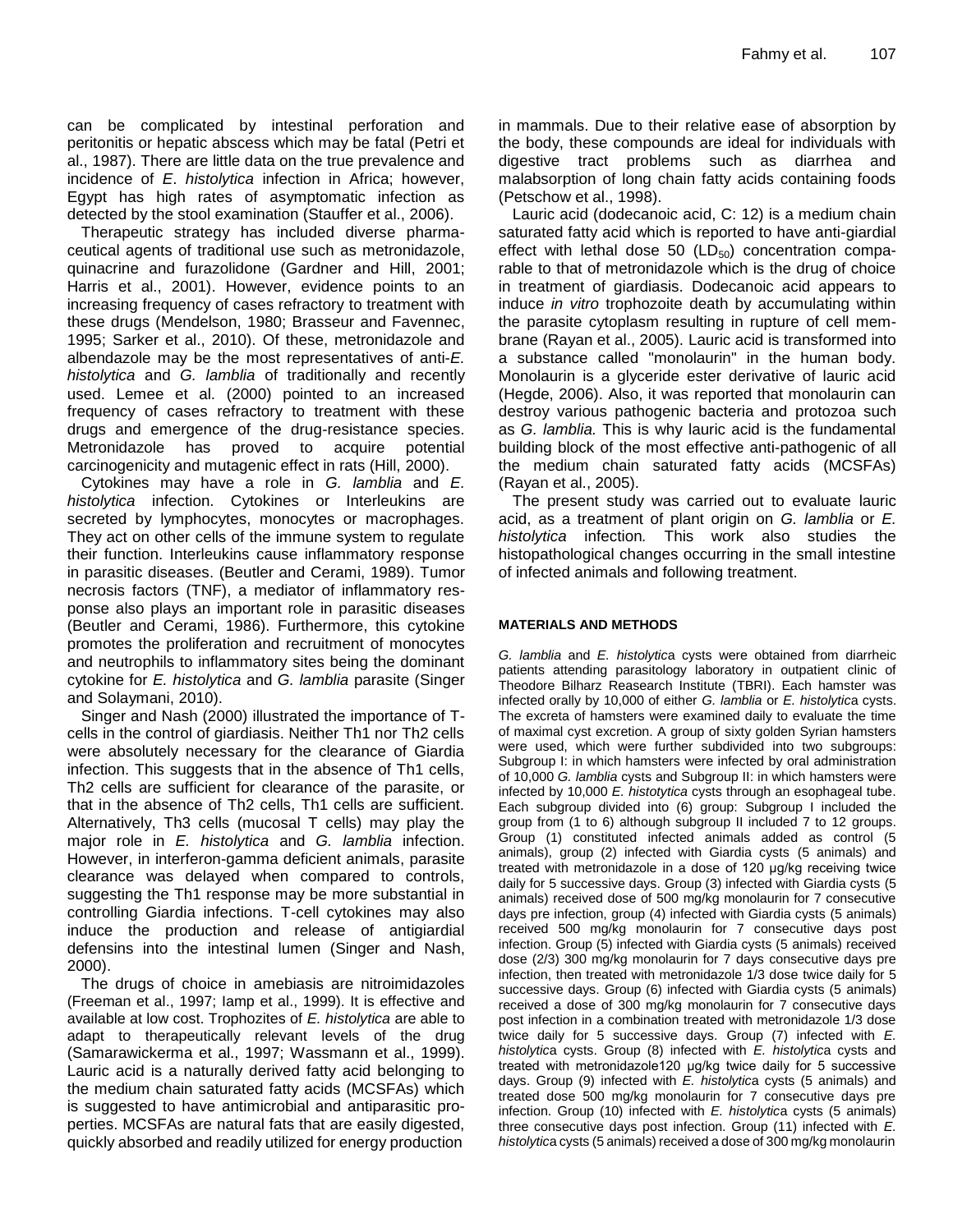for 7 consecutive days pre infection, then treated with metronidazole 1/3 dose twice daily for 5 successive days and group (12) infected with *E. histolytic*a cysts (5 animals) received a dose of 300 mg/kg monolaurin for 7 consecutive days post infection in combination with metronidazole 1/3 dose twice daily for 5 successive days. The number of trophozoites were investigated in the duodenal part of intestine of hamsters.

#### **Drugs**

\*Metronidazole (flagyle) was supplied by Rhone Opulence Rorer Company, as suspension. The dose given to each hamster was 120 μg/kg twice daily for 5 successive days. The dose for hamsters was calculated according to the chart for drug doses in experimental animals Paget and Barnes (1964). \*Monolaurin (lauric acid) was supplied by Manufactured for Ecological formulas CONCORD, CA 9456 (Rayan et al., 2005). The dose was 500 mg/kg given for 7days, pre and post infection.

#### **Parasitological study**

In the group infected with *G. lamblia* and *E. histolytica* one week following infection, stool analysis was performed for all (12) groups to verify infection. Analysis was repeated every other day till end of second week post-infection. Treatment to all groups were given one week following infection. One week later stool analysis was done by direct examination of fresh stool for trophozoites and merthiolate iodine formaldhyde concentration (MIFC) technique (Blagg et al., 1955). Hamsters infected with *G. lamblia* and *E. histolytica* were sacrificed ten days after treatment and small bowel was removed and the duodenal contents were analyzed and the number of vegetative forms was counted. In hamsters infected with *E. histolytica,* large intestine was excised and colonic contents were examined. In the group treated with monolaurin pre-infection, hamsters were administered monolaurin daily for one week pre infection and the hamsters were sacrificed after three weeks post infection.

#### **Histopathological examination**

After sacrifice of the animals, part of the small intestine were fixed by formaline then pieces of tissues were processed for paraffin embedding stained with hematoxylin-eosin and masson trichrome stain (Bancroft and Stevens, 1975).

#### **Serum cytokine and chemokine measurement**

Levels of the cytokines IFN-γ, TNF-α, IL-4, IL-10, TGF-β (R & D systems Inc., Minneapolis) were measured in serum using sandwich enzyme-linked immunosorbent assay (ELISA) (eBioscience). The results were expressed as pg/ml, based on standard curves (Baqai, 1996). In brief, ELISA plates were coated with 50 µl (Iµg/ml) of capture antibody (IFN-γ, TNF-α, IL-4, IL-10, TGF-β) (Beckton Dickenson & Co.) and allowed to incubate at 4°C overnight. Plates were washed six times with Phosphate buffered saline (PBS)/Tween 20. Excess protein binding sites were blocked with 200 µl of skimmed milk. The wash step was repeated and 50 µl of serum samples were added and incubated 1 h in water bath at 37°C. The washing step was repeated and the biotin labeled anti- (IFN-γ, TNF-α, IL-4, IL-10, TGF-β) monoclonal detector antibody (lµg/ml) (Beckton & Dickenson & Co) was added to each well and the plates incubated at room temperature for an hour. After a further washing step 100 µl of avidin-alkaline phosphatase was added to each well and the plates incubated at room temperature for 30 min. The washing step was repeated and 100 µl of pnitrophenyl phosphate (pNpp) (Sigma Aldnch) (lmg/ml) in 0.2 M tris

buffer was added to each well to detect bound antibody. The reaction was visualized by the addition of 100 µl/well of p-nitrophenyl phosphate (pNpp) (Sigma) substrate solution for 30 min in the dark at room temperature. The reaction was stopped by adding 50  $\mu$ I/well of 8 N H<sub>2</sub>SO<sub>4</sub> and plates were read at 405 nm using ELISA microplate reader (Bio Rad).

#### **Ethical considerations**

The experimental animal studies were conducted in accordance with international valid guidelines and they were maintained under convenient conditions at the Schistosom Biological Supply Progrm (SBSP) animal house of Theodor Bilharz Research Institute (TBRI), Cairo, Egypt.

#### **Statistical analysis**

The statistical package for social sciences (SPSS) for Windows (version 11) computer program was used for statistical analysis. Means of different groups were compared using unpaired 2-tailed students t-test. Data were considered significant if "p" values were less than 0.05.

# **RESULTS**

### **Parasitological parameters**

Table 1 showed that the reduction in trophozoite forms of *G. lamblia* in intestinal contents was 67.0% in group (3) treated with monolaurin pre-infection and 87.34% in the group (4) treated with monolaurin post-infection compared to infected control group (1). The reduction in the cysts of *G. lamblia* treated with monolaurin pre and post infection (group 3 and 4) was 73.96 and 91.15%, respectively (Table 2). Tables 1 and 2 showed that there was a reduction in trophozoite and cystic forms of *G. lamblia* in intestine (92.15 and 93.23, respectively), when treated with metronidazole (group 2). The best results in a percentage reduction rate in both vegetative and cystic forms, respectively was shown in the group (6) treated with a combination of metronidazole and monolaurin post infection 94.68 and 96.55%, respectively (Tables 1 and 2). In Tables 3 and 4, in the group infected with *E. histolytica,* the high reduction in trophozoite and cystic forms in intestinal contents were in the in group (12) treated with a combination of metronidazole, and monolaurin post infection were 93.08 and 92.56%, respectively. The reduction in trophozoite forms of *E. histolytic* in the groups (9 and 10) treated with monolaurin pre and post infection were 75.32 and 88.15%, respectively (Table 3). The difference for both treated groups was statistically significant from respective untreated control hamsters at  $(P < 0.001)$ . The reduction in number of the cysts of *E. histolytic* pre and post infection (group 9 and 10) were 76.66 and 89.59%, respectively (Table 4). When treated with metronidazole in group (8) there were reduction in trophozoite and cysts forms of *E. histolytic* in intestinal contents were 89.14 and 90.03%, respectively (Tables 3 and 4).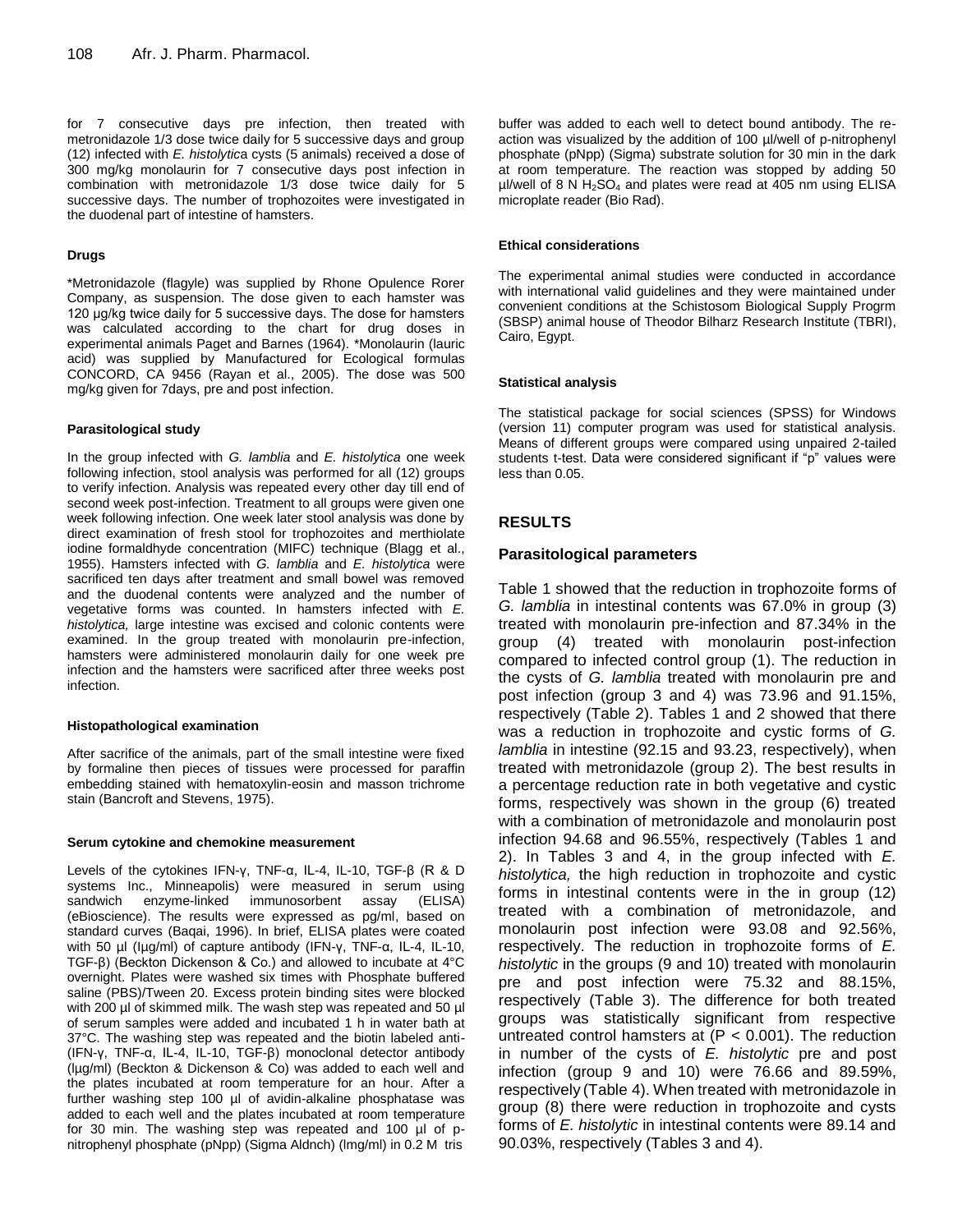| Group                                                  | Vegetative forms in small intestine (trophozoite) mean $\pm$ SE | $\%$ reduction |
|--------------------------------------------------------|-----------------------------------------------------------------|----------------|
| Control infected groups                                | $39.50 \pm 0.65$                                                | 0              |
| Infected treated with Metronidazole                    | $3.1 \pm 0.95^*$                                                | 92.15          |
| Treated with monolaurin pre-infection.                 | $13.0\pm0.20**$                                                 | 67.0           |
| Treated with monolaurin post-infection.                | $5.1 \pm 0.23$ ***                                              | 87.34          |
| Treated with monolaurin pre-infection + metronidazole. | $9.9 \pm 0.12***$                                               | 74.93          |
| Treated with metronidazole + monolaurin post-infection | $2.1 \pm 0.11***$                                               | 94.68          |

**Table 1.** Effect of monolaurin on vegetative forms (trophozoite) in the small intestine infected with *Giardia lamblia*.

Date were as mean  $\pm$  SE (mean  $\pm$  standard devination). \*Significant difference compared to the infected control group (P > 0.001).

**Table 2.** Effect of monolaurin on the number of cysts excreted in stool infected with *Giardia lamblia*.

| Group                                                  | Cysts/gm stool   | % reduction              |
|--------------------------------------------------------|------------------|--------------------------|
| Control groups                                         | 7250.00±35.35    | $\overline{\phantom{0}}$ |
| Infected treated with Metronidazole                    | $490.2 + 25.22*$ | 93.23                    |
| Treated with monolaurin pre infection                  | 1887.5±21.34**   | 73.96                    |
| Treated with monolaurin post-infection                 | 610.2±15.11***   | 91.15                    |
| Treated with monolaurin pre-infection + metronidazole  | 400.9±0.22****   | 94.48                    |
| Treated with metronidazole + monolaurin post-infection | 250.0±0.012***** | 96.55                    |

Date were as mean±SE (mean ± standard deviation). \*Significant difference compared to the infected control group (P > 0.001).

**Table 3.** Effect of monolaurin on vegetative forms (Trophozoite) in the small intestine infected with *E. histolytic.*

| Group                                                  | Vegetative forms in small intestine (trophozoite) mean $\pm$ SE % reduction |       |
|--------------------------------------------------------|-----------------------------------------------------------------------------|-------|
| Control infected groups                                | $50.65 \pm 1.35$                                                            |       |
| Infected treated with Metronidazole                    | $5.5 \pm 0.35^*$                                                            | 89.14 |
| Treated with monolaurin pre- infection                 | $12.5 \pm 1.13$ **                                                          | 75.32 |
| Treated with monolaurin post- infection                | $6.0+2.11***$                                                               | 88.15 |
| Treated with monolaurin pre-infection + metronidazole  | $5.0 \pm 0.02***$                                                           | 90.12 |
| Treated with metronidazole + monolaurin post-infection | $3.5\pm0.22***$                                                             | 93.08 |

Date were as mean  $\pm$  SE (mean  $\pm$  standard devination). \*Significant difference compared to the infected control group (P > 0.001).

#### **Serum cytokine and chemokine measurement**

Levels of the cytokines IFN-γ, TNF-α, IL-4, IL-10,

TGF-β (R&D systems Inc., Minneapolis) were measured in serum using sandwich ELISA. There is a significant reduction observed in all groups,

the greatest reduction in different cytokines was observed in group 3 and 6 while there is no significant reduction in the level of TGF-β (Table 5).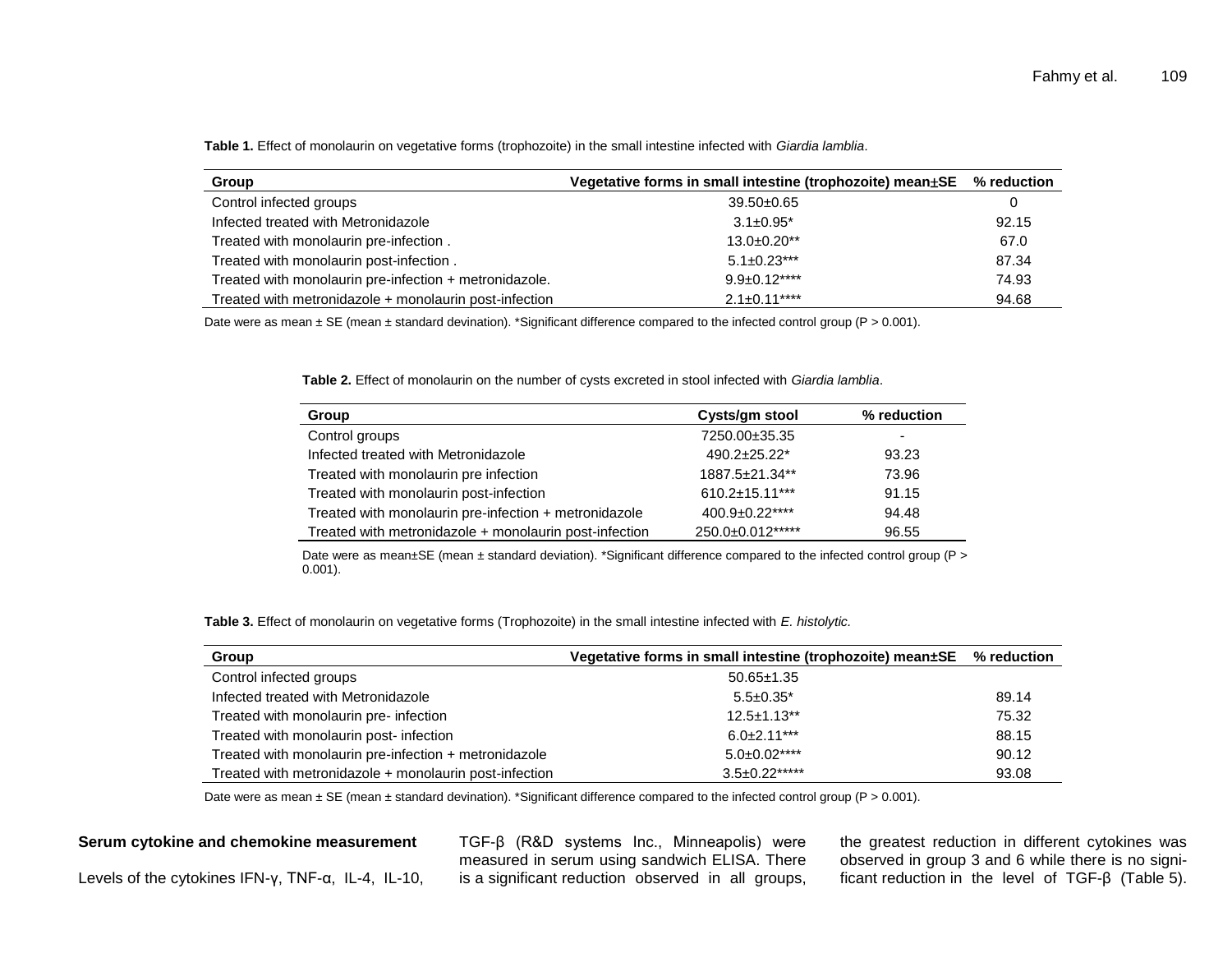| Group                                                   | Cysts/gm stool Mean± SE % reduction |                          |
|---------------------------------------------------------|-------------------------------------|--------------------------|
| Control groups                                          | 6725.00±55.55                       | $\overline{\phantom{0}}$ |
| Infected treated with metronidazole                     | $670.0+23.44*$                      | 90.03                    |
| Treated with monolaurin pre-infected                    | 1569.2±11.24**                      | 76.66                    |
| Treated with monolaurin post-infected                   | 700.0±12.34***                      | 89.59                    |
| Treated with monolaurin pre-infection + Metronidazole.  | 600.3±21.20****                     | 91.07                    |
| Treated with metronidazole + monolaurin post-infection. | 500.0±11.22*****                    | 92.56                    |

**Table 4.** Effect of monolaurin on the number of cysts excreted in stool infected with *E. histolytic.*

Date were as mean  $\pm$  SE (mean  $\pm$  standard devination). \*Singnificant difference compared to the infected control group  $(P > 0.001)$ 

**Table 5.** Effect of monolaurin on cytokines infected with *Giardia lamblia*.

|                                                        | $IFN - V$         | $TGF - b$          | $IL - 4$          | $IL - 10$          | $IL - 6$          |
|--------------------------------------------------------|-------------------|--------------------|-------------------|--------------------|-------------------|
| <b>Parameter</b>                                       |                   |                    | $Pg/ml \pm SEM$   |                    |                   |
| Normal                                                 | $166 + 5.11$      | $256 \pm 29.2$     | $17.9 \pm 1.7$    | $99 + 12.4$        | $140+5.1$         |
| Infected                                               | $612+19.6$        | $131.2 \pm 31.1$   | $69.6 \pm 12$     | $510+29.1$         | 587±94            |
| Infected treated with Metronidazole                    | 155.17±6.90       | $144.21 \pm 12.14$ | $43.11 \pm 4.32$  | 188.32±50.20       | 255.17±6.90       |
| Treated with monolaurin pre- infection                 | $311.23 \pm 2.72$ | $219\pm 33.7$      | 27±1.3            | $107+20.2$         | $164\pm32.6$      |
| Treated with monolaurin post-infection                 | 267.81±5.32       | 142.62±23.90       | $61.31 \pm 14.11$ | $121.22 \pm 12.13$ | $171.81 \pm 4.32$ |
| Treated with monolaurin pre-infection + metronidazole  | 145.22±4.88       | $140.01 \pm 33.23$ | $40.00+2.11$      | 175.22±22.32       | $250.12 \pm 2.30$ |
| Treated with metronidazole + monolaurin post-infection | 130.02±3.38       | $129.11 \pm 11.11$ | $35.05 \pm 2.22$  | $165.22 \pm 22.11$ | $240.22 \pm 3.33$ |

The Levels of the cytokines IFN- γ, TNF-α, IL-4, IL-10, TGF-β were measured in serum using sandwich ELISA.

In sub-groups infected with *E. histolytica*. There is a significant reduction observed in all groups, the greatest reduction in different cytokines was observed in group 9 and 12 while there is no significant reduction in the level of TGF-β (Table 6).

#### **Histopathological examination**

In the control infected non treated hamsters, atrophic degeneration of the intestinal villi was observed (Figure 1). Again, the group given monolaurin

post-infection revealed partial villi atrophy (Figure 2), but exhibited complete healing in the group treated post-infection (Figure 3 and 4). While the group given combination of metronidazole and monolaurin post-infection with *E. histolytic* showed degeneration and healing in intestinal villi (Figure 5).

#### **DISCUSSION**

Millions of people are annually infected with *E. histolytica and G. lamblia,* making the diseases a

major cause of morbidity worldwide (Teles et al., 2011). Metronidazole is known to be the drug of choice for treatment of trichomoniasis and giardiasis. However, some adverse reaction appears to be related to the high dosage and duration of treatment, resistance to the drug had led to the search for other suitable treatment (Martinez and Caumes, 2000). In human giardiasis, therapeutic failure that was recorded recently is up to 5 to 20% of cases (Fallah et al., 2007) occurs due to low compliance of drug therapy, frequent re-infection or emergence of parasite resistance to metronidazole and/or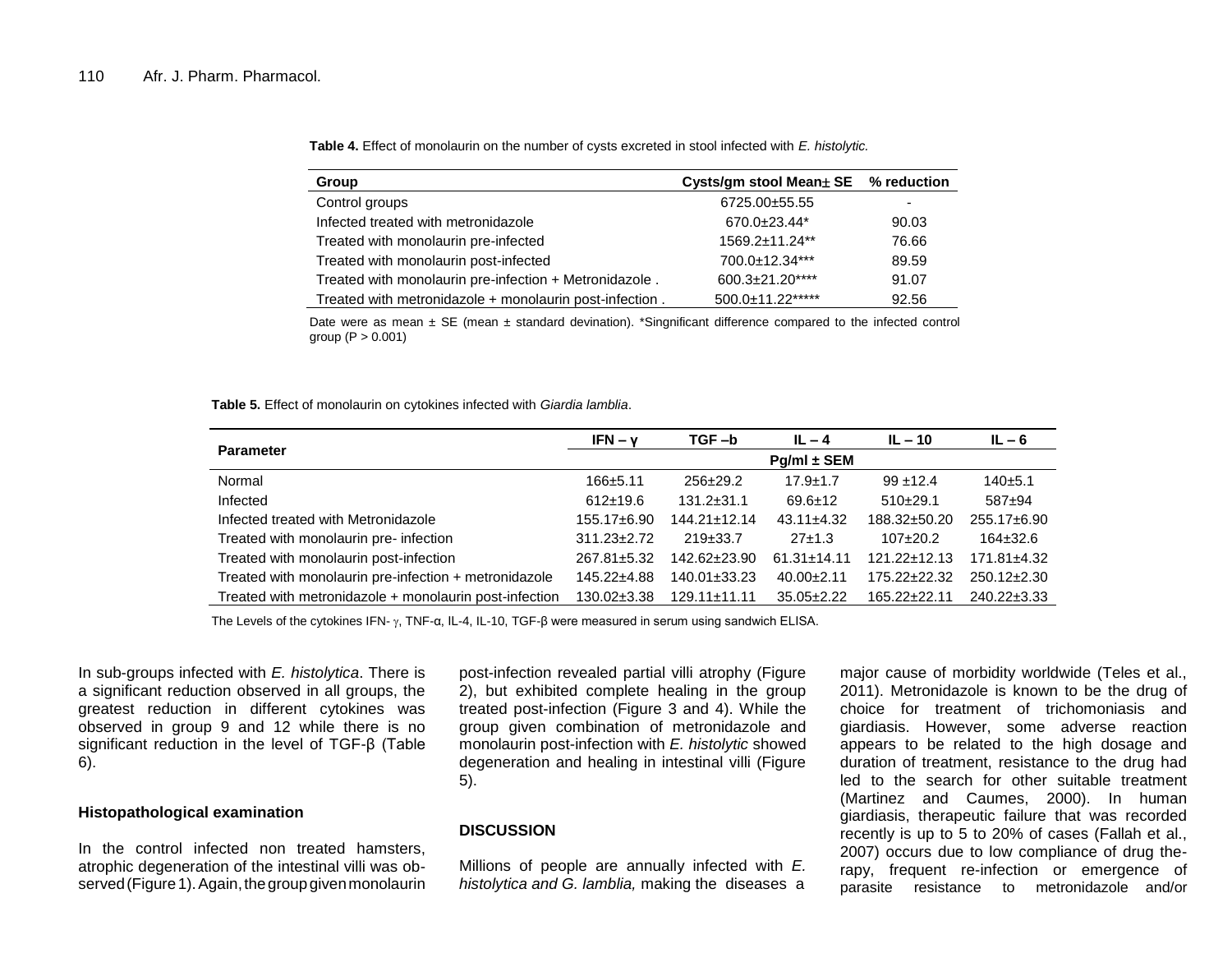| <b>Parameter</b>                                    | $IFN - v$         | $TGF -β$           | $IL - 4$          | $IL - 10$        | $IL - 6$          |
|-----------------------------------------------------|-------------------|--------------------|-------------------|------------------|-------------------|
|                                                     | Pg/ml±SEM         |                    |                   |                  |                   |
| Normal                                              | $166 \pm 5.11$    | $256 \pm 29.2$     | $17.9 \pm 1.7$    | $99+12.4$        | $140+5.1$         |
| Infected                                            | $612 \pm 19.6$    | $131.2 \pm 31.1$   | $69.6 \pm 12$     | $510+29.1$       | $587+94$          |
| Infected treated with metronidazole                 | $170.22 \pm 5.50$ | $150.21 \pm 11.24$ | $43.11 \pm 4.32$  | 192.22±40.50     | $255.17 \pm 6.90$ |
| Treated with monolaurin pre-infection               | $315.27 \pm 2.81$ | $233.0 \pm 12.6$   | $28.02 \pm 2.3$   | $117.6 \pm 20.2$ | $170+22.5$        |
| Treated with monolaurin post-infection              | 277.81±5.32       | 152.73±13.80       | $64.31 \pm 12.12$ | 125.02±12.13     | 176.52±4.44       |
| Treated with monolaurin pre-infection+metronidazole | $168.11 \pm 4.4$  | $148.22 \pm 22.3$  | $40.22 \pm 2.12$  | 169.33±34.22     | 245.13±5.72       |
| Treated with metronidazole + Monol post-infection   | $150.01 \pm 4.4$  | 135.73±13.70       | $30.21 \pm 13.14$ | 150.13±22.11     | 234.22±6.22       |

**Table 6.** Effect of monolaurin on cytokines infection with *E. histolytica.*

The Levels of the cytokines IFN-  $\gamma$ , TNF- $\alpha$ , IL-4, IL-10, TGF- $\beta$  were measured in serum using sandwich ELISA.



**Figure 1.** Infected control of *E. histotytic*a degeneration of the intestinal mucosa (40×).



**Figure 2.** Healing of the intestinal villi after metronidazole treatment of *E. histotytic*a (Hx &E  $\times$ 40).



**Figure 3.** Treated with monolaurin post-infection with *E. histotytic* showing-degeneration and heal in intestinal villi (40×) E.

nitromidazole (Lemee et al., 2000).

In this study regarding the effect of metronidazole on *G. lamblia* infection, it was found that there was a high significant difference between control and all treated *G. lamblia* infected groups. Metronidazole administration resulted in a percentage reduction rate of 92.15 and 93.23% in both vegetative and cystic forms, respectively

(Tables 1 and 2) group (2), compared to 67 and 73.96% when monolaurin was given preinfection in group (3). The best results were in a percentage reduction rate in both vegetative and cystic forms obtained in group (6) which was treated with a combination of metronidazole and monolaurin post infection 94.68 and 96.55%, respectively. These results are in agreement

with Amer et al. (2007) who made a trial to increase the effectiveness of metronidazole on *G. lamblia*. The study revealed a highest cure rate in vegetative forms (99.32%) and cystic forms (98.6%) in hamsters infected with *Giardia*  and treated by a combination of metronidazole and lactospore. The authors added that, when metronidazole or lactospore were given separately, the reduction rates of trophozoites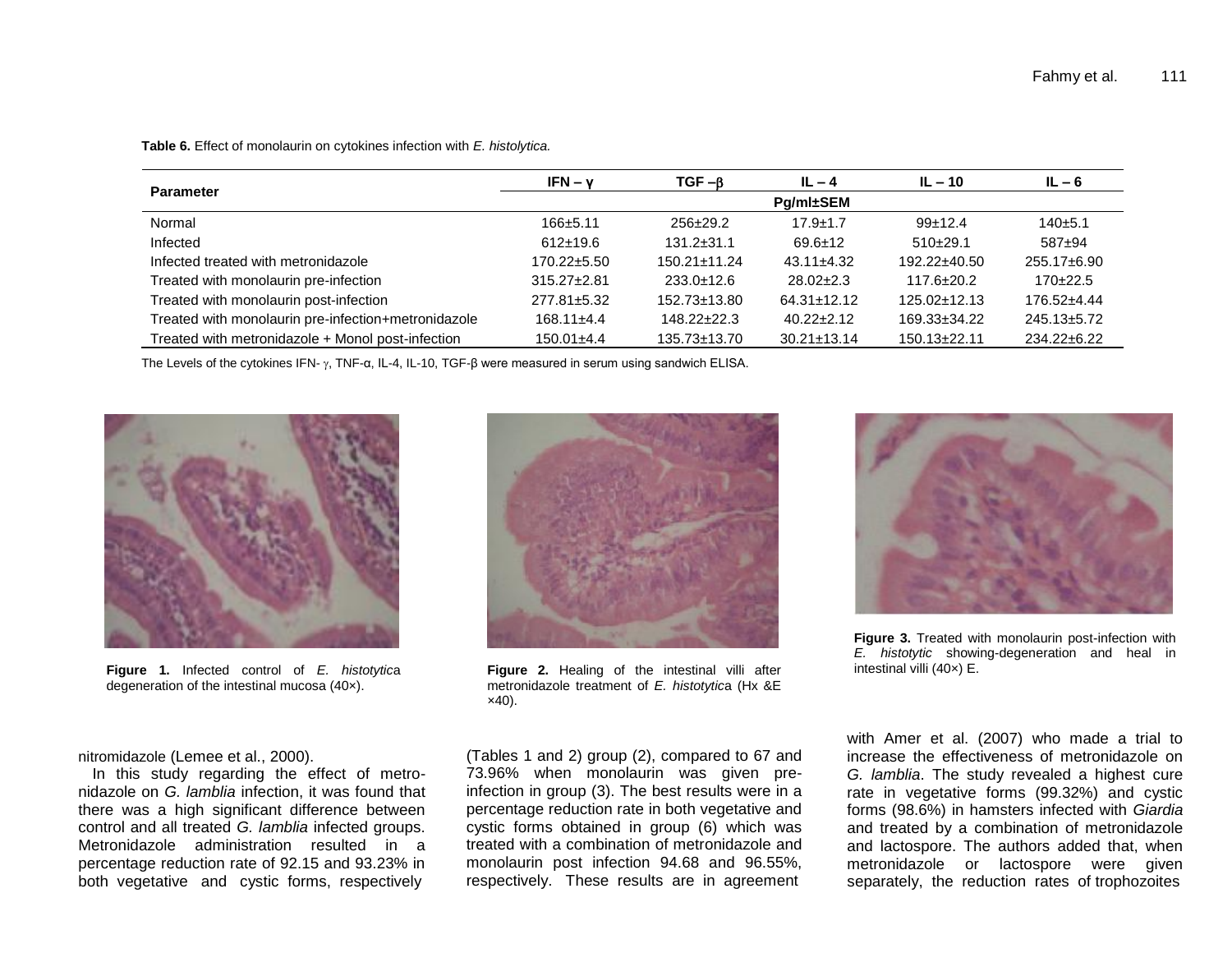

**Figure 4.** Treated with monolaurin Post-infection with *E. histotytic*a – reagenration and helling in instinal filli (40×) E.H.



**Figure 5.** Treated by combination of metronidazole and monolaurin for week post infection with *E. histotytic*a showing complet healing in intestine.

were 92.22 and 63.4%, respectively and of cystic forms were 93.8 and 79.5%, respectively. Another study reported 96.4 to 99.14% cure from Giardia cysts and 86.5 to 78.1% reduction in the vegetative forms in hamsters treated with metronidazole. Moreover, it was found that a cure rate over 90% in cystic forms *Giardia* when treated with metronidazole in other reports (Fawzy et al., 2003).

Monolaurin, the monoglyceride of lauric acid is the most powerful antiviral, antibacterial and antifungal fatty acid found in coconut oil. It has the greatest overall antimicrobial effect. It also had antiprasitic effect on blastocysts *in vitro* (Hassan et al., 2010). Monolaurin which is a natural compound derived from coconut was evaluated for its antigiardial effects on giardia as stated by Rayan et al. (2005).

In the present study in subgroup infected by *G. lamblia,* the best results in a percentage reduction rate in both vegetative and cystic forms was respectively observed in group (6) which was treated with combination of metronidazole and monolaurin post infection 94.68 and 96.55%, respectively. In the group (4) receiving monolaurin post infection, the number of trophozoites and cysts forms of *G. lamblia* in intestinal contents were 87.34 and 91.15%, respectively compared to infected control group.

This agree with Helmy (2010) who evaluated the effect of monolaurin, against *G. lamblia* in infected hamsters which the highest percentages of reduction in the number of *Giardia* cysts and trophozoites were in the group that received combined treatment (98.83 to 96.95%) followed by the group that received the metronidazole as treatment (93.77 to 95.5%) and the lowest percentage of reduction in the group that received the lauric acid as treatment (82.03 to 78.76%).

Similarly, in study of Hassan et al. (2010) reported the administration of monolaurin (lauric acid) was effective in the group infected with blastocystis. Dodecanoic acid (monolaurin ML) at 500 and 700 µg/ml induced highly significant reduction of concentration of blastocystis cells in culture after 2 h incubation ( $p < 0.01$ ). Higher concentration (1000 µg/ml) caused rapid death of the parasite with viable cells were detected after 30 min incubation. These results agree with those found by Rayan et al. (2005) who confirmed that the dodecanoic acid has an anti-giardia effect with an  $LD_{50}$  concentration comparable to that of metronidazole.

Our result agrees with Fahmy et al. (2008) whose results showed that combined treatment of metronidazole together with arthemer and rosemary gave best results in highest percent reduction of cyst count in stool analysis and vegetative forms in small intestine caused by *G. lamblia*. Mixed treatment of metronidazole plus artemisia and rosemary showed complete regeneration of intestinal cells and sings of recovery was noticed.

El-Shennawy et al. (2009) studied the effect of pomegranate on the intestinal *G. lamblia* and concluded that the highest trophozoite reduction 98.7% was obtained in the group receiving metronidazole with pomegtanate (leaves). By histology, healing of mucosal ulcerations, preserved villi and reduced chronic inflammatory infiltrate of the lamina propria were detected with combined therapy.

Role of cytokines in *G. lamblia* infection is not clear. *G. lamblia* normally does not penetrate the epithelial barrier, therefore the spontaneous elimination of the parasite depends largely on immune mechanism. Cytokines or other inflammatory mediators may play a role in *G. lamblia* infection. IL4 appears to have some relationship in patients with *G. lamblia* infection as reported previously (Baqai, 1996).

Chronic diarrhoea and malabsorption produces mucosal inflammation associated with T cell activation and cytokine release (Farthing, 1993). Cytokines were not altered after infection of colonic cell with *G. lamblia* (Jung et al., 1995). As *G. lamblia* is a non invasive parasite, TNF alpha did not appear to have any role in giardiasis. This is in contrast with patients suffering from amoebiasis where TNF alpha was found because *E. histolytica* is an invasive parasite (Wang et al., 1992). TNF appears to act synergistically with other cytokines (Neta et al., 1988) and may be of therapeutic benefit in *G. lamblia* infection (Belosevic and Daniels, 1992).

In this study, the Levels of the cytokines IFN- $\gamma$ , TNF- $\alpha$ ,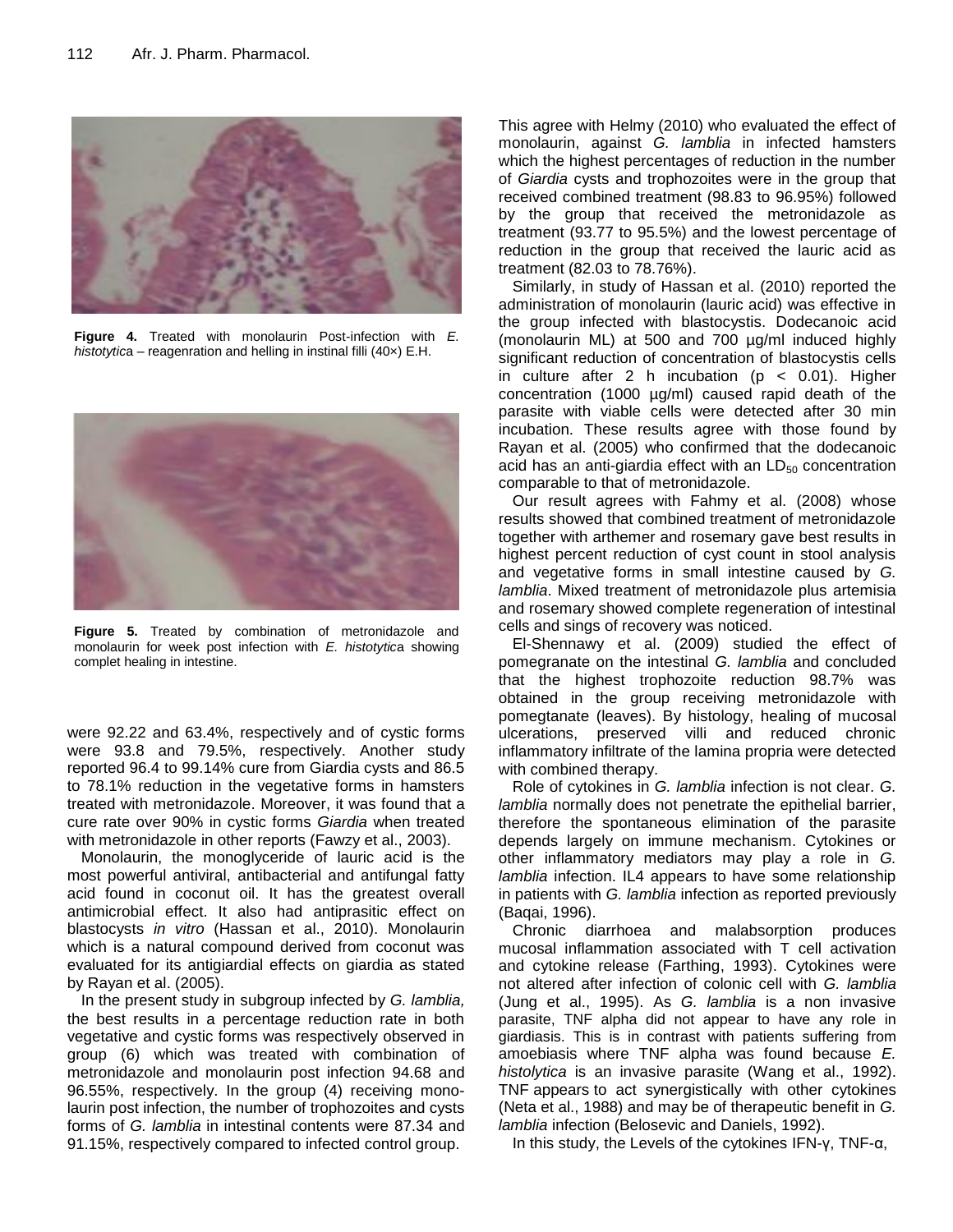IL-4, IL-10, TGF-β were measured in serum using sandwich ELISA. The best result was shown in group (6) which was treated with a combination of metronidazole and mololaurin post infection 130,129, 35, 165 and 240 Pg/ml in the subgroup I, infected with *G. lamblia*. In the present study, there is no significant reduction observed in all groups, the greatest reduction in different cytokines was observed in group 3, 6, 9 and 12, while there is no significant reduction in the level of TGF-β.

Our results agreed with Huma and Rakhshanda (2000) whose results indicate that IL-4 being an inflammatory regulator appears to have some relationship with it, probably because *G. lamblia* is a non invasive parasite giardiasis, while TNF alpha was not detected in patients. In our study, histopathological examination revealed complete healing of intestinal mucosa and regeneration and healing in intestinal villi after treatment with combination of metronidazole and monolaurin postinfection in group infected with *G. lamblia*, while partial healing of the lining epithelium of the intestine was noticed after treatment with monolaurin post infection or metronidazole treatment. This agrees with Helmy (2010) who showed that histopathological examination and electron microscopic examination revealed complete healing of intestinal mucosa after the combined treatment, while partial healing of the lining epithelium of the intestine was noticed after metronidazole or lauric acid treatment. Amoebiasis is a significant cause of morbidity worldwide and is the third leading cause of death from parasitic diseases. Although, metronidazole is the drug of choice for treatment of amoebiasis and has been used in clinical practice for many years, inappropriate usage could lead to drug resistance (Bansal et al., 2006). Drug resistance in *E. histolytica* is uncommon but differences in drug susceptibility between different isolates have been reported and resistance of metronidazole may be develop in future (Bansal et al., 2006).

In subgroup II, infected with *E. histolytica*, results showed that the high reduction in trophozoite and cystic forms in intestinal contents in group (12) treated with combination of metronidazole and monolaurin post infection were 93.08 and 92.56%, respectively. Then, the group (10) treated with monolaurin post-infection gave the best result in percent of reduction of cyst count in stool analysis and vegetative form 88.15 and 89.59% when infected with *E. histolytica*.

In our study, in the reduction in cytokines when infected *with E. histolytica*, the best result was observed in group (12) which was treated with combination of metronidazole and mololaurin post infection; the level of different cytokines was 150,135, 30, 150 and 234 Pg/ml (IFN-γ, IL-4, IL-6, IL-10). In the group (8) which treated with metronidazole, the reduction in cytokines levels show in group (2) which was 170, 150, 43.1, 192 and 255 Pg/ml (IFN-γ, IL-4, IL-6, IL-10).

Histopathological examination revealed complete healing in the group treated with combination of metronidazole and monolaurin post-infection. While the group given the treatment post-infection with *E. histolytic* showed degeneration and healing in intestinal villi. Our work showed promising results with monolaurin, which can be used as a complementary food product in combination with metronidazole in treatment for *G. lamblia* or *E. histolytica* infection.

# **Conclusion**

In *G. lamblia* infected subgroup I, best results were observed by the reduction in both vegetative and cystic forms, respectively shown in group (6) treated with combination of metronidazole and monolaurin post infection 94.68 and 96.55%, respectively. In the subgroup II infected with *E. histolytica*, the high reduction in trophozoite and cystic forms in intestinal contents were in group (12) which was treated with a combination of metronidazole and monolaurin post infection (90.12 and 92.56%, respectively). Cytokines levels IFN-γ, TNF-α, IL-4, IL-10, TGF-β were measured in serum using sandwich ELISA. The best result was shown in the group (6) treated with a combination of metronidazole and monolaurin post infection 130,129, 35, 165 and 240 Pg/ml. Also histopathological examination gave best healing in groups (6) infected with *G. lamblia* than those infected by *E. histolytica*.

# **REFERENCES**

- Amer N, Mahmoud S, Helmy A, Hammam O (2007). The role of Probiotcs in controlling Giardia intestinal is in experimental animals. The New Egyptian J. Med. 37:13-23.
- Bancroft, Stevens, 1975: Histopathological stains and their diagnostic uses. Churchill Livingstone. Edunberg, London and New York. PP.7,H,25,46.
- Bansal D, Sehgal R, Chawla Y, Malla N, Mahajan RC (2006). Multidrug resistance in amoebiasis patient. Indian J. Med. Res*.*124:189-194.
- Baqai R (1996). Role of cytokines in parasitic disease. J. Pak. Med. Assoc. 46:48-49.
- Belosevic M, Daniels CW (1992). Phagocytosis of *Giardia lamblia* tropliozoites by cytokine activated niacrophage. Clin. Exp. Immunol. 87:304-9.
- Beutler B, Cerami A (1986). Cachectin and Tumor Necrosis Factor as the sides of the same biological coin. Nature 320:584-88.
- Beutler BA, Cerami A (1989). The biology of Cachectin, TNF and primary Ann. Rev. Immunol. 7:625-55.
- Blagg W, Mansour NS, Khalof Gl (1955). A new concentration technique for the demonstration of protozoa and helminthic egg in faeces. Am. J. Trop. Med. Hyg*.* 14:23.
- Brasseur P, Favennec L (1995). Two cases of giardiasis unsuccessfully treated by albendazole. *Parasite* 2:422.
- El-Shennawy AM, Ali E, El- Komy W, Fahmy ZH A. El- EAwakel (2009). Evaluation of Ponytail Antiparasitic Activity of Pomegranate Juice, Peels and Leaves Against *Giardia lamblia* . J. Schistosomiasis and infect and endem.Dis*.* (31):61-68.
- Fahmy ZH, Mohamed AH ,Nosseir MM (2008). Ulrastructural and histopathological changes in *Giardia lamblia* -infected hamsters following administration of two natural compounds and / or metronidazole. The New Egy. J. Med. 38:53-61.
- Fallah M, Rabiee S, Moshtaghi AK (2007). Comparsion between efficancy of a single dose of tinidzole with a 7 days standard dose course of Metronidazole in giardiasis . Pak. J. Med. Sc*.* 23:43- 46.
- Farthing MJG (1993). Pathogenesis of giardiasis. Trans. R. Soc. Trop.